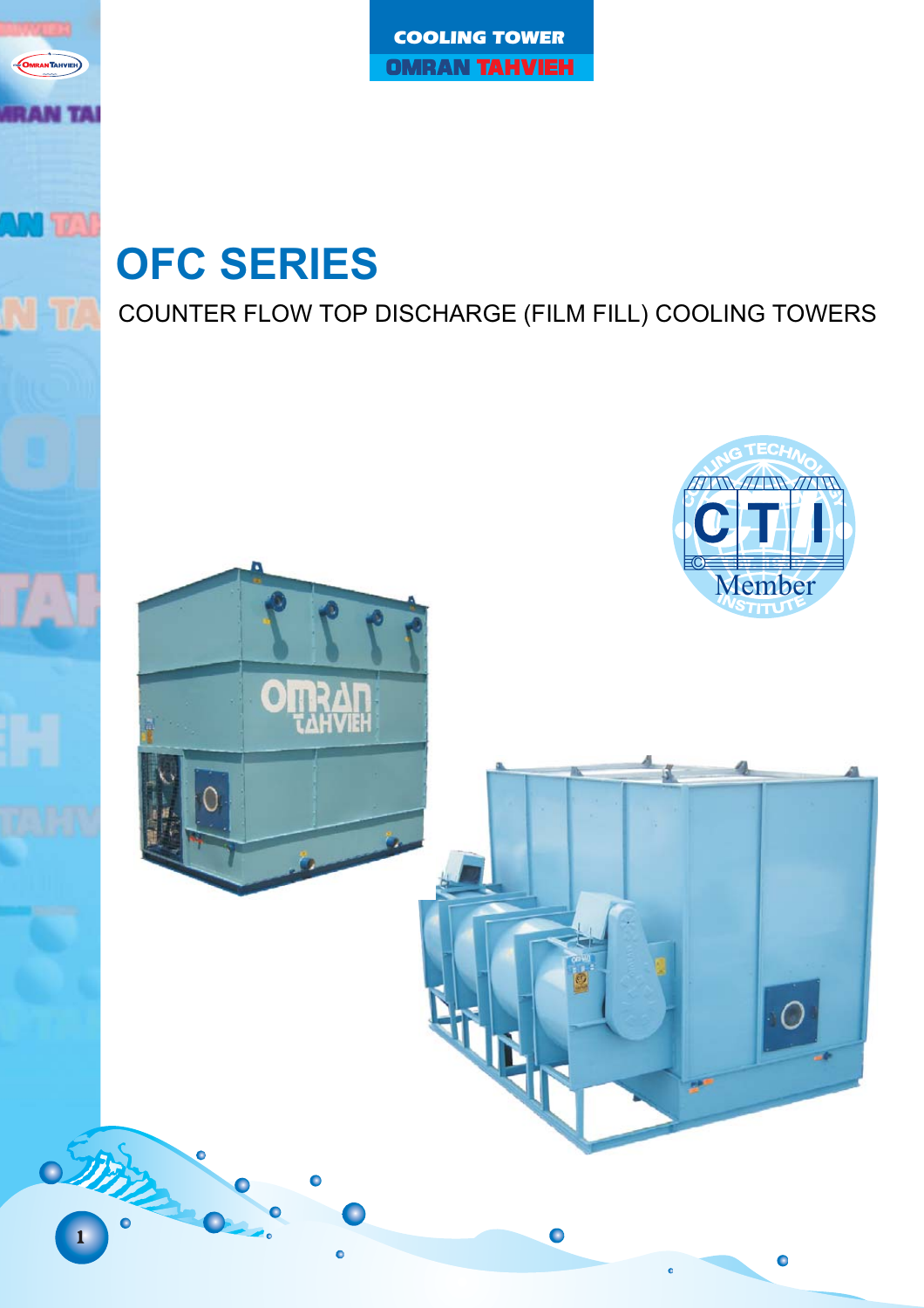

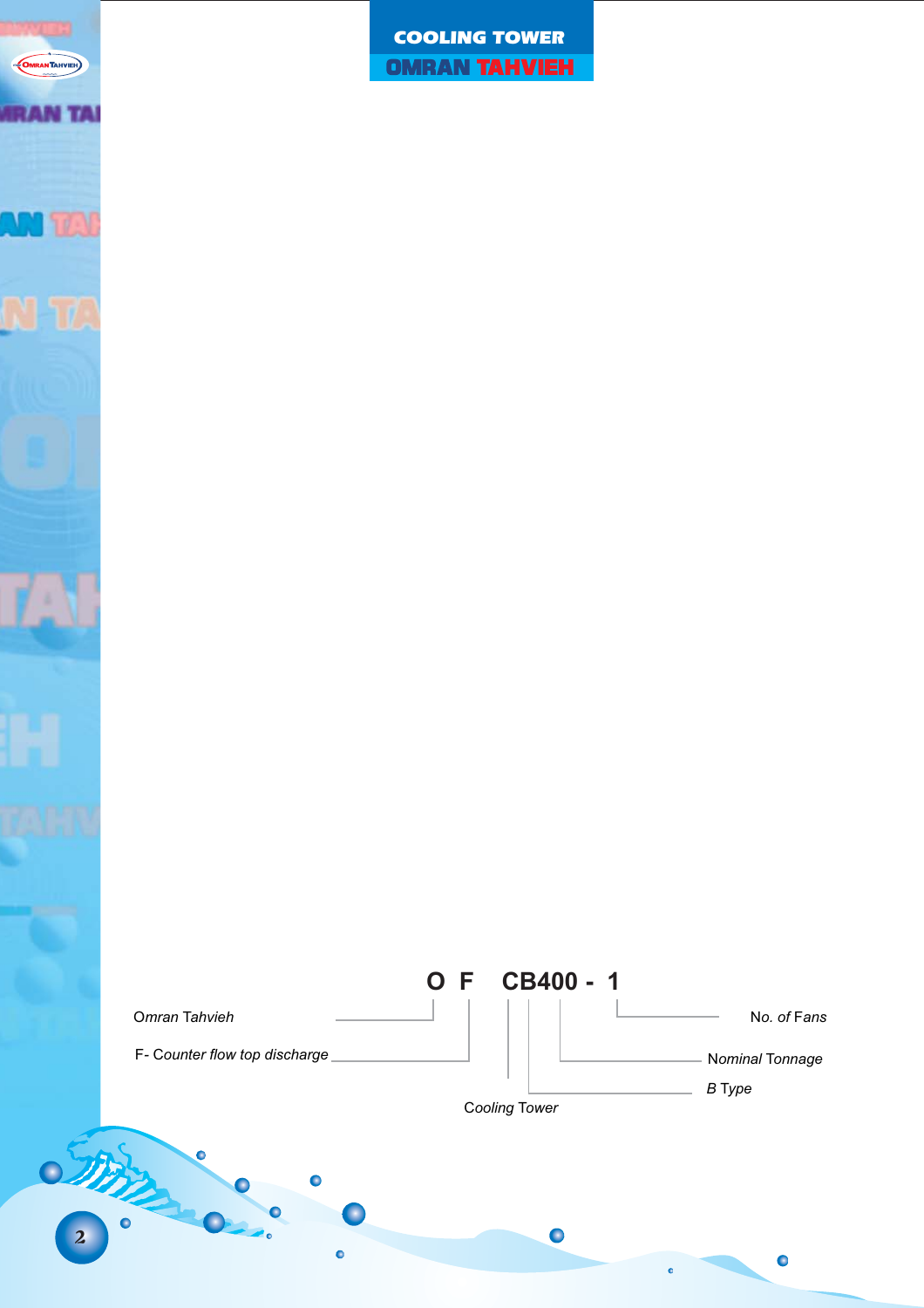### GENERAL SPECIFICATIONS OF COUNTERFLOW COOLING TOWERS

**OMRAN TAHVIEH COUNTER FLOW COOLING TOWERS FURNISH AND INSTALL, AS SHOWN ON THE PLAN DRAWINGS.**

**CASING :**The casing of galvanized steel sheets gives full protection against corrosion . **BASINS :** Heavy gauge galvanized steel sheets are used to fabricate basins . Tower basins are completed with make up water float control valve as well as over flow, drain and suction fitting .

**WATER DISTRIBUTION :** Water shall be distributed evently over the tower fill area by a water distribution system consisting of galvanized steel header and spray nozzles.

**FILLING :** Fill elements shall be made of PVC or ABS materials. Fill elements shall have sufficient contact area for removal of heat .

**FAN:** Statically and dynamically balanced forward curved centrifugal fans with a rigid housing shall be used on all counter flow OMRAN TAHVIEH cooling towers.

**DRIVE** : OFCB cooling towers fans are beltdrive.



**TABLE: 1** Single Fan

| <b>MODEL</b>       | L    | W    | н    | Е   | F   | A     | в     | C       | D       | O  |
|--------------------|------|------|------|-----|-----|-------|-------|---------|---------|----|
| <b>OFCB 10 - 1</b> | 500  | 950  | 2000 | 600 | 250 | 11/2" | 11/2" | 1/2"    | 3/4"    | 2" |
| <b>OFCB 15 - 1</b> | 720  | 950  | 2000 | 680 | 360 | 11/2" | 11/2" | $1/2$ " | 3/4"    | 2" |
| O FCB 20 - 1       | 1000 | 950  | 2000 | 750 | 470 | 2"    | 2"    | 1/2"    | $3/4$ " | 2" |
| <b>OFCB 25 - 1</b> | 1000 | 1250 | 2000 | 750 | 470 | 2"    | 2"    | 1/2"    | 3/4     | 2" |
| <b>OFCB 30 - 1</b> | 1000 | 1450 | 2000 | 800 | 470 | 3"    | 3"    | 3/4     | 1"      | 2" |
| <b>OFCB 35 - 1</b> | 1000 | 1750 | 2000 | 950 | 470 | 3"    | 3"    | 3/4     | 1"      | 2" |
| <b>OFCB 40 - 1</b> | 1000 | 1950 | 2000 | 950 | 470 | 3"    | 3"    | 3/4     | 1"      | 2" |
| <b>OFCB 50 - 1</b> | 1200 | 1950 | 2000 | 950 | 600 | 3"    | 3"    | 3/4     | 1"      | 2" |
| <b>OFCB 60 - 1</b> | 1450 | 1950 | 2750 | 950 | 720 | 4"    | 4"    | 3/4     | 1"      | 2" |

 $\bullet$ 

ALL DIMENSIONS ARE IN mm

 $\bullet$ 

3

**STATE** 

**NTAHVIEH** 

**MATA**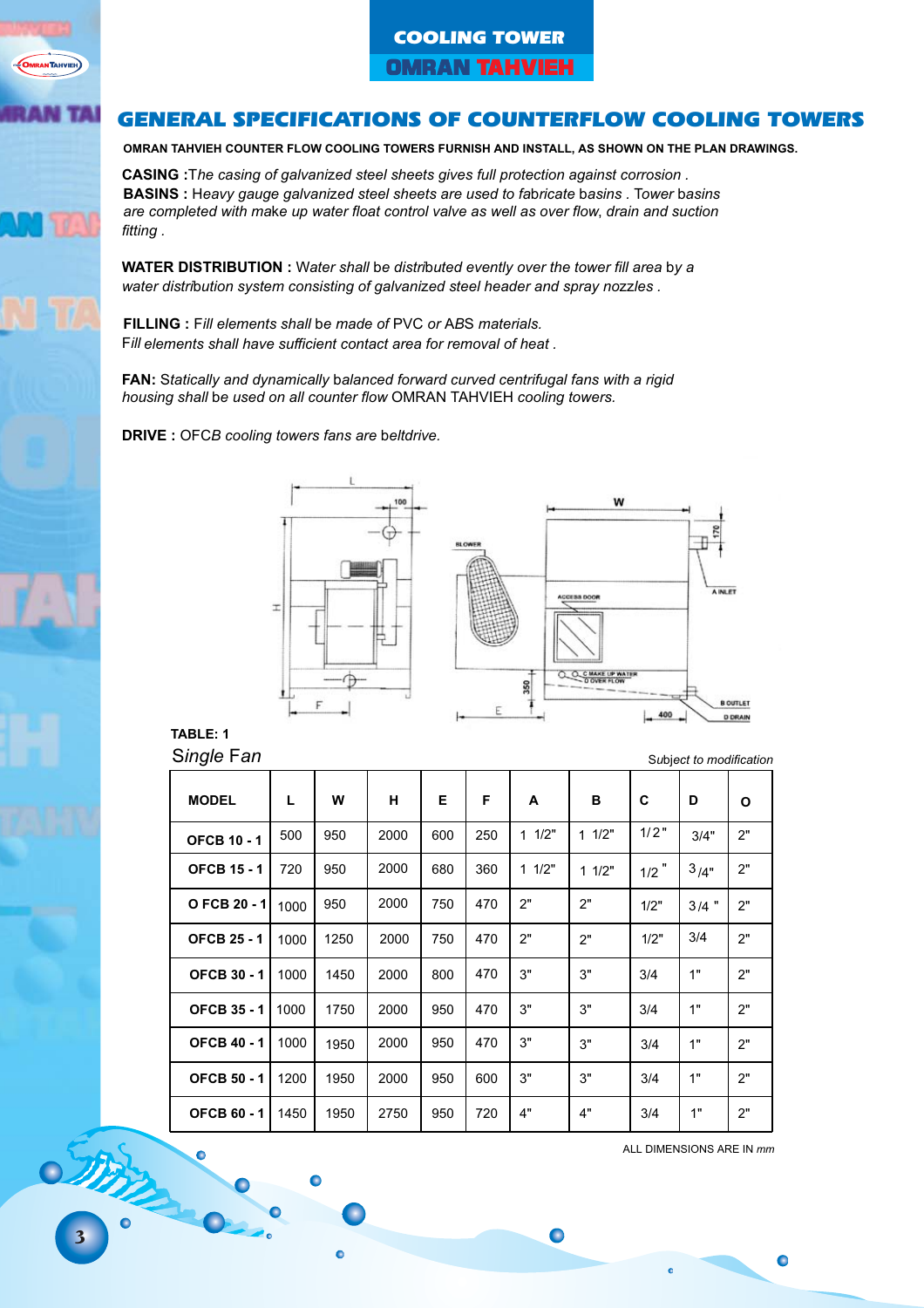



#### **TABLE 2**

**OMRANTAHVIEH** 

**AN TA** 

FANS ON ONE SIDE **Subject to modification** 

| <b>MODEL</b>              | L    | W    | н    |               | NO.xA  NO.xB  NO.xC   NO.xD  NO.xO   Q |                |                |       |    | м    | INO.xN          | R   | NO. xS         |
|---------------------------|------|------|------|---------------|----------------------------------------|----------------|----------------|-------|----|------|-----------------|-----|----------------|
| <b>OFCB 75 - 2</b>        | 1750 | 1950 | 2750 | 1x4"          | 1x4"                                   | 1x1"           | 1x1"           | 1x2"  | 1" | 900  |                 |     |                |
| <b>OFCB 90 - 2</b>        | 1950 | 1950 | 2750 | 1x4"          | 1x4"                                   | $1 \times 1$ " | 1x1"           | 1x2"  | 1" | 1000 |                 |     |                |
| <b>OFCB 105 - 2 2400</b>  |      | 1950 | 2750 | $3 \times 3"$ | 1x4"                                   | 1x1"           | 1x1"           | 1x2"  | 1" | 1200 |                 | 400 | $2 \times 800$ |
| <b>OFCB 120 - 3 2900</b>  |      | 1950 | 2750 | $3 \times 3"$ | 1x5"                                   | 1x1"           | 1x1"           | 1x2"  | 1" | 1450 |                 | 500 | $2 \times 950$ |
| <b>OFCB 140 - 31 3350</b> |      | 1950 | 2750 | $4 \times 3"$ | $1 \times 5"$                          | 1x1"           | 1x1"           | 1x2"  | 1" | 1650 |                 | 400 | $3 \times 850$ |
| OFCB 160 - 4 3900         |      | 1950 | 2750 | $4 \times 3"$ | $2 \times 4"$                          | $1 \times 1$ " | $2 \times 1"$  | 1 x2" | 1" | 1000 | $1 \times 1900$ | 500 | $3 \times 950$ |
| <b>OFCB 180 - 4 4200</b>  |      | 1950 | 2750 | $5 \times 3"$ | $2 \times 4"$                          | $1 \times 1$ " | $2 \times 1"$  | 1 x2" | 1" | 1000 | $1 \times 2200$ | 400 | $4 \times 850$ |
| <b>OFCB 220 - 51</b>      | 4900 | 1950 | 2750 | $6 \times 3"$ | $3 \times 4"$                          | 1x1"           | $3 \times 1"$  | 1x2"  | 1" | 1000 | l2 x 1450l      | 550 | $4 \times 950$ |
| OFCB 260 - 6 5800         |      | 1950 | 2750 | $6 \times 3"$ | $3 \times 4"$                          | 1x1"           | $3 \times 1$ " | 1x2"  | 1" | 1000 | 2 x 1900        | 500 | $5 \times 950$ |
| <b>OFCB 300 - 7 6800</b>  |      | 1950 | 2750 | $8 \times 3"$ | $3 \times 5"$                          | $2 \times 1"$  | $3 \times 1"$  | 2 x2" | 1" | 1000 | $2 \times 2400$ | 550 | 6 x 950        |
| <b>OFCB 340 - 8 7800</b>  |      | 1950 | 2750 | $8 \times 3"$ | $3 \times 5"$                          | $2 \times 1"$  | $3 \times 1"$  | 2x2"  | 1" | 1000 | I2 x 2900I      | 550 | I7 x 950       |

ALL DIMENSIONS ARE IN MM





### **TABLE: 3** FANS ON BOTH SIDES

Subject to modification

 $\bullet$ 

 $\ddot{\bullet}$ 

| FAING UIN DUTH GILLG  |       |      |      |                |               |               |                   |               |    |      |                 |     |                |
|-----------------------|-------|------|------|----------------|---------------|---------------|-------------------|---------------|----|------|-----------------|-----|----------------|
| <b>MODEL</b>          | L     | w    | н    | NO. x A        |               | NO. xB NO. xC | NO. x D           | <b>NO. x0</b> | Q  | м    | NO. x N         | R   | NO. xS         |
| <b>OFCB 340 - 8</b>   | 3900  | 3800 | 2750 | $8 \times 3"$  | $4 \times 4"$ | $2 \times 1"$ | $4 \times 1"$     | $2 \times 2"$ | 1" | 1000 | 1 x 1800        | 500 | $3 \times 950$ |
| <b>OFCB 400 - 10</b>  | 4900  | 3800 | 2750 | $10 \times 3"$ | $4 \times 5"$ | $2 \times 1"$ | $4 \times 1"$     | $2 \times 2"$ | 1" | 1000 | 1 x 1800        | 500 | 4 x 950        |
| <b>OFCB 450 - 12</b>  | 5700  | 3800 | 2750 | $12 \times 3"$ | $4 \times 5"$ | $2 \times 1"$ | $4 \times 1"$     | $2 \times 2"$ | 1" | 1000 | $1 \times 1800$ | 450 | 5 x 950        |
| <b>OFCB 500 - 12</b>  | 5850  | 3800 | 2750 | $12 \times 3"$ | $4 \times 5"$ | $2 \times 1"$ | $4 \times 1"$     | $2 \times 2"$ | 1" | 1000 | $1 \times 1800$ | 500 | 5 x 950        |
| <b>OFCB 580 - 14</b>  | 6800  | 3800 | 2750 | $14 \times 3"$ | $4 \times 5"$ | $4 \times 1"$ | $4 \times 1"$     | $4 \times 2"$ | 1" | 1000 | 1 x 1800        | 550 | 6 x 950        |
| <b>OFCB 660 - 16</b>  | 7800  | 3800 | 2750 | $16 \times 3"$ | $4 \times 5"$ | $4 \times 1"$ | $4 \times 1"$     | $4 \times 2"$ | 1" | 1000 | $1 \times 1800$ | 550 | 7 x 950        |
| <b>OFCB 740 - 18</b>  | 8750  | 3800 | 2750 | $18 \times 3"$ | $6 \times 5"$ | $4 \times 1"$ | $2 \times 11/2$ " | $4 \times 2"$ | 1" |      | 1000 2 x 900    | 550 | 8 x 950        |
| <b>OFCB 820 - 20</b>  | 9750  | 3800 | 2750 | $20 \times 3"$ | $6 \times 5"$ | $4 \times 1"$ | $2 \times 11/2"$  | $4 \times 2"$ | 1" | 1000 | $2 \times 900$  | 550 | $9 \times 950$ |
| <b>OFCB 900 - 22</b>  | 10700 | 3800 | 2750 | $22 \times 3"$ | $6 \times 5"$ | 4 x 1"        | $2 \times 11/2$ " | $4 \times 2"$ | 1" | 1000 | $2 \times 900$  | 550 | 10 x 950       |
| <b>OFCB 980 - 24</b>  | 11650 | 3800 | 2750 | $24 \times 3"$ | $8 \times 5"$ | $4 \times 1"$ | $2 \times 11/2$ " | $4 \times 2"$ | 1" |      | 1000 3 x 600    | 550 | 11 x 950       |
| <b>OFCB 1060 - 26</b> | 12650 | 3800 | 2750 | $26 \times 3"$ | $8 \times 5"$ | 4 x 1"        | $2 \times 11/2$ " | $4 \times 2"$ | 1" |      | $1000$ 3 x 600  | 550 | 12 x 950       |
| <b>OFCB 1140 - 28</b> | 13600 | 3800 | 2750 | $28 \times 3"$ | $8 \times 5"$ | $4 \times 1"$ | $2 \times 11/2$ " | $4 \times 2"$ | 1" | 1000 | $3 \times 600$  | 550 | 13 x 950       |

 $\bullet$ 

ALL DIMENSIONS ARE IN MM

 $\bullet$ 

5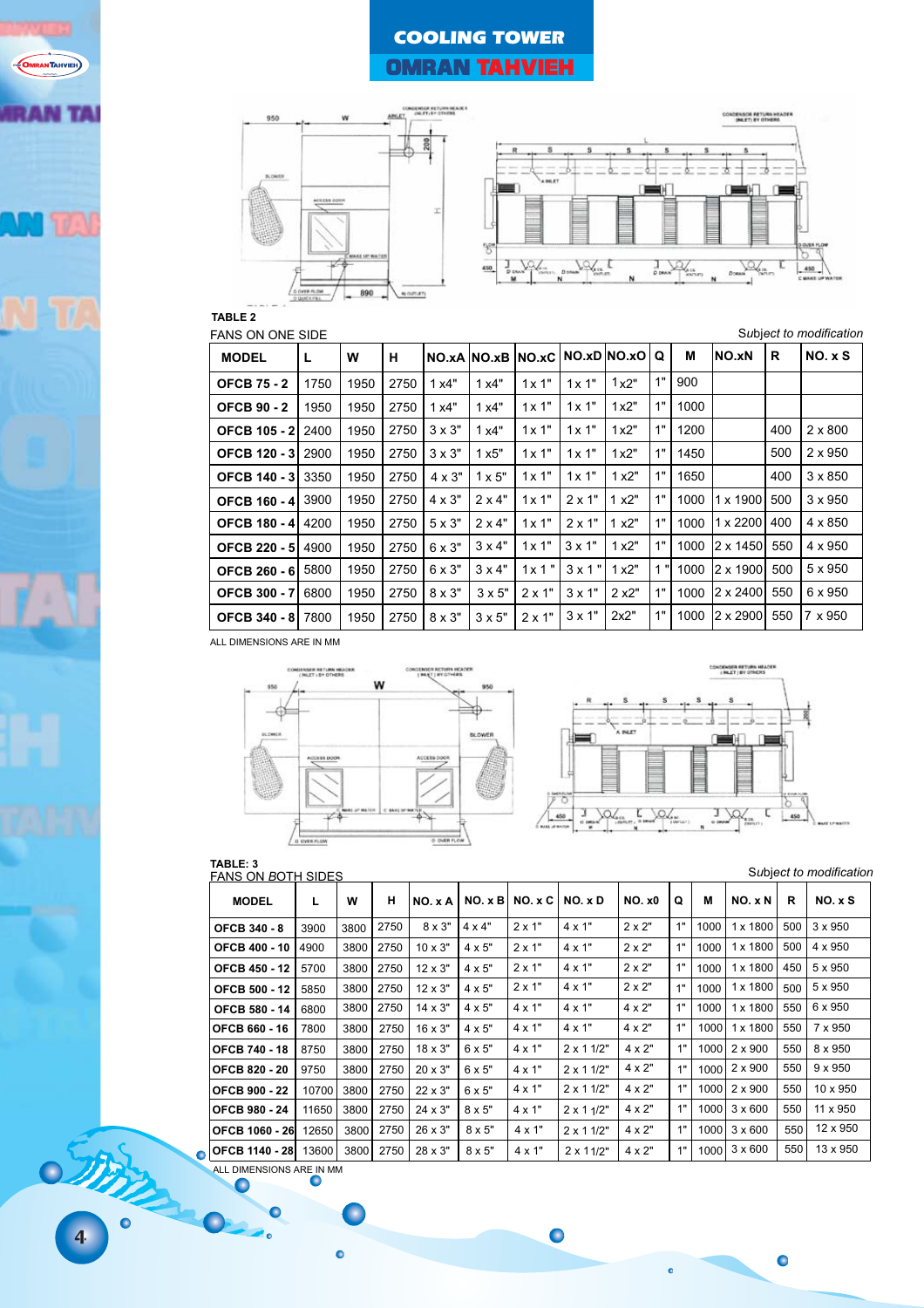

5

STATES

## COOLING TOWER **OMRAN TAHVIEH**

## SELECION METHOD

1. Nominal Condition

Tons= $\frac{gpm}{3}$ 

physical data table is used to select cooling tower.

2. For Other Conditions Tonnage =  $\frac{gpm}{3}$  x correction factor

Note : For degree ranges, greater than 15 °F consult OMRAN office .

#### **NOMINAL CONDITION**

| Wet bulb temp.     | 70 °F |
|--------------------|-------|
| Inlet water temp.  | 95 °F |
| Outlet water temp. | 85 °F |

#### **CORRECTION FACTOR**

Degree Range = Defference between entering and leaving water temperatures in  $\degree$ F. Approach Temp . = leaving water temp .  $eF$  - Entering air wet bulb temp. °F

#### **EXAMPLE:**

- 1. Water flow rate = 300 GPM
- 2. Etering water temperature =  $95^{\circ}$ F
- 3. Leaving water temperature =  $85^{\circ}$ F
- 4. Entering air wet bulb temperature =  $75$  °F

#### **A. Nominal Tonnage**

$$
\text{Tons} = \frac{300}{3} = 100 \text{ TR}
$$

#### **B.Correction Factor**

Degree range =  $95 - 85 = 10$  °F Approach temperature =  $85 - 75 = 10$  °F The correction factor is determind from chart 1 . For a degree range of 10 $\degree$ F, approach temperature of 10  $\degree$ F and an entering air wet bulb temperature of 75 °F we read a correction factor of 1.275

#### **C.Corrected Tonnage**

Nominal tonnage x correction factor = corrected tonnage .

Corrected tonnage =  $100 \times 1.275 = 127.5$  tons. From physical data table OFCB 140 - 3 is selected .



**CORRECTION FACTOR CHART**

**PLEASE WHEN RELATIVE HUMIDITY IS HIGH CONSULT OMRAN SALES OFFICE** 

 $\bullet$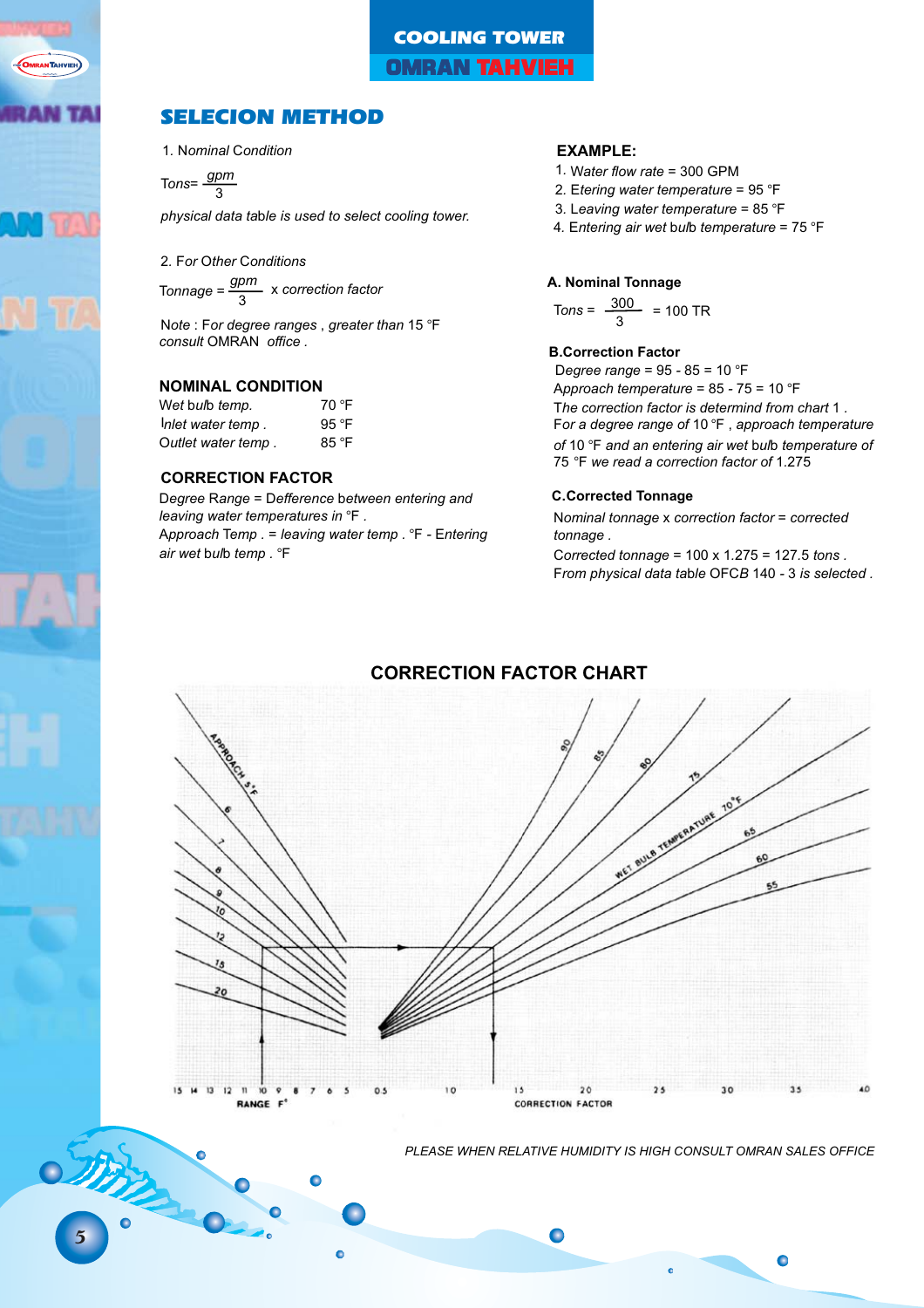## PHYSICAL DATA

**TABLE:4**

**OMRANTAHVIEH** 

**RAN TAI** 

PHYSICAL DATA Subject to modification

 $\bullet$ 

 $\ddot{\bullet}$ 

| <b>MODEL</b>               | <b>NOMINAL</b><br><b>RATING</b> |            | DIMENSIONS(mm) |      |        |                | <b>BLOWERS</b>   |                | <b>MOTOR</b>                        | <b>AIRFLOW</b> | PD | <b>WEIGHT (kg)</b> |       |
|----------------------------|---------------------------------|------------|----------------|------|--------|----------------|------------------|----------------|-------------------------------------|----------------|----|--------------------|-------|
|                            | <b>TONS</b>                     | <b>GPM</b> | L              | W    | н      |                | NO. SIZE (in) NO |                | hp.                                 | <b>CFM</b>     | ft | <b>SHIPPING</b>    | OPER. |
| <b>OFCB 10 - 1</b>         | 10                              | 30         | 500            | 950  | 2000   | $\mathbf 1$    | 15               | 1              | 3/4                                 | 2800           | 22 | 270                | 380   |
| <b>OFCB 15 - 1</b>         | 15                              | 45         | 720            | 950  | 2000   | 1              | 15               | 1              | 1.5                                 | 4200           | 22 | 320                | 480   |
| <b>OFCB 20 - 1</b>         | 20                              | 60         | 1000           | 950  | 2000   | 1              | 18               | 1              | $\overline{2}$                      | 5400           | 22 | 380                | 580   |
| <b>OFCB 25 - 1</b>         | 25                              | 75         | 1000           | 1250 | 2000   | 1              | 20               | 1              | 3                                   | 7000           | 22 | 460                | 720   |
| <b>OFCB 30 - 1</b>         | 30                              | 90         | 1000           | 1450 | 2000   | $\mathbf 1$    | 22               | 1              | 3                                   | 8400           | 22 | 570                | 860   |
| <b>OFCB 35 - 1</b>         | 35                              | 105        | 1000           | 1750 | 2000   | 1              | 22               | 1              | 4                                   | 9800           | 22 | 640                | 990   |
| OFCB 40 - 1                | 40                              | 120        | 1000           | 1950 | 200011 |                | 22               | 1              | 5.5                                 | 11300          | 22 | 690                | 1080  |
| OFCB 50 - 1                | 50                              | 150        | 1200           | 1950 | 2000   | 1              | 22               | 1              | 7.5                                 | 14000          | 23 | 800                | 1300  |
| OFCB 60 - 1                | 60                              | 180        | 1450           | 1950 | 2750   | 1              | 22               | 1              | 7.5                                 | 17000          | 23 | 980                | 1750  |
| <b>OFCB 75 - 2</b>         | 75                              | 225        | 1750           | 1950 | 2750   | 2              | 22               | 1              | 10                                  | 21000          | 23 | 1400               | 2500  |
| <b>OFCB 90 - 2</b>         | 90                              | 270        | 1950           | 1950 | 2750   | $\overline{2}$ | 22               | 1              | 10                                  | 23500          | 23 | 1450               | 2600  |
| <b>OFCB 105-2</b>          | 105                             | 318        | 2400           | 1950 | 2750   | 2              | 22               | 1              | 10                                  | 28000          | 23 | 1600               | 3000  |
| <b>OFCB 120-3</b>          | 120                             | 360        | 2900           | 1950 | 2750   | 3              | 22               | $\overline{2}$ | $1 \times 10$<br>$1 \times 5.5$     | 34000          | 23 | 2050               | 3800  |
| OFCB 140 - 3               | 140                             | 420        | 3350           | 1950 | 2750   | 3              | 22               | $\overline{2}$ | $1 \times 10$<br>$1 \times 5.5$     | 39000          | 23 | 2300               | 4200  |
| OFCB 160 - 4               | 160                             | 480        | 3900           | 1950 | 2750   | 14             | 22               | 2              | 10                                  | 45000          | 23 | 2900               | 5100  |
| OFCB 180 - 4               | 180                             | 540        | 4200           | 1950 | 2750   | $\overline{4}$ | 22               | $\overline{2}$ | 10                                  | 48500          | 23 | 3000               | 5400  |
| <b>OFCB 220-5</b>          | 220                             | 660        | 4900           | 1950 | 2750   | 5              | 22               | 3              | $2 \times 10$<br>1 $\times$ 5.5     | 55000          | 23 | 3500               | 6300  |
| <b>OFCB 260 - 6</b>        | 260                             | 780        | 5800           | 1950 | 2750   | 6              | 22               | 3              | $3 \times 10$                       | 66000          | 23 | 4100               | 7400  |
| <b>OFCB 300-7</b>          | 300                             | 900        | 6800           | 1950 | 2750   | 7              | 22               | 4              | $3 \times 10$<br>1 $\times 5.5$     | 78000          | 23 | 4800               | 8700  |
| OFCB 340 - 8               | 340                             | 1020       | 7800           | 1950 | 2750   | 8              | 22               | 4              | 4 x 10                              | 89000          | 23 | 5400               | 9900  |
| <b>OFCB 340 - 8</b>        | 340                             | 1020       | 3900           | 3800 | 2750   | 8              | 22               | 4              | 4 x 10                              | 89000          | 23 | 5300               | 9700  |
| <b>OFCB 400-10</b>         | 400                             | 1200       | 4900           | 3800 | 2750   | 10             | 22               | 6              | $\frac{4 \times 10}{2 \times 5.5}$  | 110000         | 23 | 6300               | 11800 |
| <b>OFCB 450 - 12</b>       | 450                             | 1350       | 5700           | 3800 | 2750   | 12             | 22               | 6              | 6 x 10                              | 128000         | 23 | 7800               | 14100 |
| <b>OFCB 500 - 12</b>       | 500                             | 1500       | 5850           | 3800 | 2750   | 12             | 22               | 6              | 6 x 10                              | 132000         | 23 | 7900               | 14400 |
| OFCB 530 - 14              | 530                             | 1740       | 6800           | 3800 | 2750   | 14             | 22               | 8              | $\frac{6 \times 10}{2 \times 5.5}$  | 152800         | 23 | 9000               | 16600 |
| OFCB 660 - 16              | 660                             | 1990       | 7800           | 3800 | 2750   | 16             | 22               | 8              | $8 \times 10$                       | 175000         | 23 | 10400              | 19100 |
| <b>OFCB 740-18</b>         | 740                             | 222018750  |                | 3800 | 2750   | 18             | 22               | 10             | $\frac{8 \times 10}{2 \times 5.5}$  | 196500         | 23 | 11600              | 21400 |
| <b>OFCB 820 - 20</b>       | 820                             | 2460 19790 |                | 3800 | 2750   | 20             | 22               | 10             | $10 \times 10$                      | 1219000        | 23 | 12900              | 23800 |
| <b>OFCB 900 - 20</b>       | 900                             | 2700       | 10700          | 3800 | 2750   | 22             | 22               | 12             | $\frac{10 \times 10}{2 \times 5.5}$ | 240000         | 23 | 14000              | 25900 |
| <b>OFCB 980 - 24</b>       | 980                             | 2940       | 11650          | 3800 | 2750   | 24             | 22               | 12             | $12 \times 10$                      | 1262000        | 23 | 15200              | 28200 |
| OFCB 1050 - 26 1050        |                                 | 3130       | 12650          | 3800 | 2750   | 26             | 22               | 14             | $12 \times 10$<br>$2 \times 5.5$    | 284000         | 23 | 16500              | 30500 |
| <b>OFCB 1140 - 2811140</b> |                                 | 3420       | 13690          | 3800 | 2750   | 28             | 22               | 14             | 14 x 10                             | 305600         | 23 | 17600              | 32700 |

 $\bullet$ 

 $\bullet$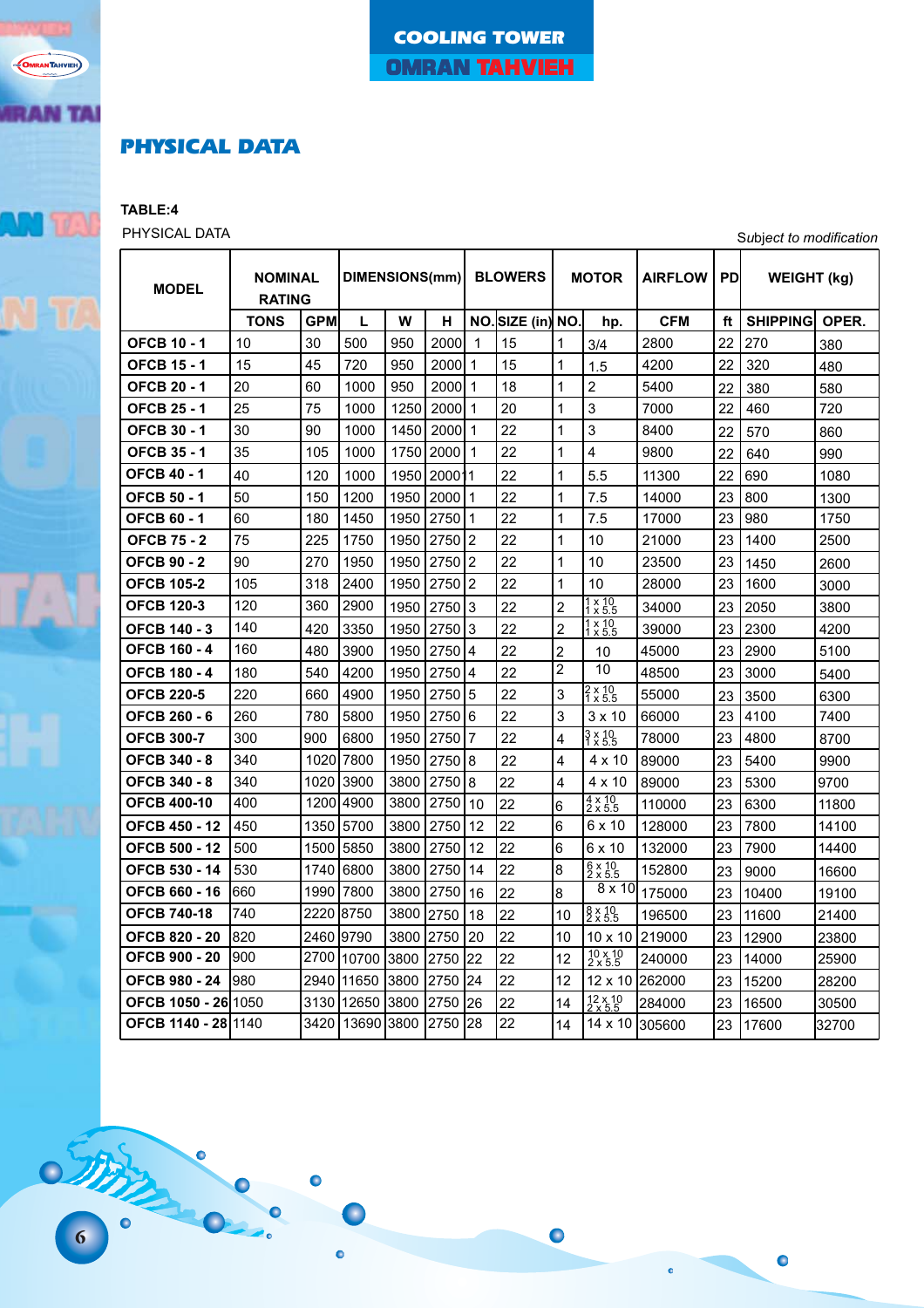

## **OFCC**

COOLING TOWERS

 $\bullet$ 

|   |          | <b>Model</b>    | <b>NOMIN</b><br><b>GPM</b><br><b>MOTOR</b><br><b>BLOWER</b><br><b>AL</b><br>$(ONT.) \times HP$<br><b>NOMINAL</b> |      |                             | <b>WEIGHT (KG)</b>      |        |            |       |
|---|----------|-----------------|------------------------------------------------------------------------------------------------------------------|------|-----------------------------|-------------------------|--------|------------|-------|
|   |          |                 | <b>TONS</b>                                                                                                      |      |                             | QNT.                    | DIA.   | <b>NET</b> | OPER. |
|   |          | <b>10FCC10</b>  | 10                                                                                                               | 30   | $1 \times 3/4$              | 1                       | $15$ " | 310        | 360   |
|   |          | <b>10FCC15</b>  | 15                                                                                                               | 45   | $1 \times 1$                | 1                       | $15$ " | 320        | 370   |
|   |          | <b>10FCC20</b>  | 20                                                                                                               | 60   | $1 \times 11/2$             | 1                       | $15$ " | 400        | 480   |
|   |          | <b>10FCC25</b>  | 25                                                                                                               | 75   | $1 \times 2$                | 1                       | 18"    | 480        | 500   |
|   |          | <b>10FCC30</b>  | 30                                                                                                               | 90   | $1 \times 3$                | 1                       | 18"    | 470        | 620   |
|   |          | <b>10FCC35</b>  | 35                                                                                                               | 105  | $1 \times 3$                | 1                       | 22"    | 600        | 800   |
|   |          | <b>10FCC40</b>  | 40                                                                                                               | 120  | $1 \times 3$                | 1                       | 22"    | 700        | 1000  |
|   |          | <b>10FCC50</b>  | 50                                                                                                               | 150  | $1 \times 3$                | $\overline{1}$          | 22"    | 800        | 1050  |
|   |          | <b>10FCC60</b>  | 60                                                                                                               | 180  | $1 \times 4$                | 1                       | 22"    | 900        | 1200  |
|   |          | <b>10FCC75</b>  | 75                                                                                                               | 225  | $1 \times 5.5$              | 1                       | 22"    | 1050       | 1500  |
| × |          | <b>10FCC90</b>  | 90                                                                                                               | 270  | $1 \times 7.5$              | 1                       | 22"    | 1400       | 1950  |
|   |          | 10FCC105        | 105                                                                                                              | 315  | $1 \times 7.5$              | $\overline{2}$          | 22"    | 1700       | 2300  |
|   |          | <b>10FCC120</b> | 120                                                                                                              | 360  | $1 \times 10$               | $\overline{2}$          | 22"    | 1800       | 2400  |
|   |          | <b>10FCC140</b> | 140                                                                                                              | 420  | $1 \times 15$               | $\overline{2}$          | 22"    | 1900       | 2600  |
|   |          | 10FCC160        | 150                                                                                                              | 480  | $1\times10+1\times5.5$      | $\overline{\mathbf{3}}$ | 22"    | 2700       | 3600  |
|   |          | <b>10FCC180</b> | 180                                                                                                              | 540  | $1\times10+1\times5.5$      | $\overline{\mathbf{3}}$ | 22"    | 2800       | 3850  |
|   |          | <b>10FCC200</b> | 200                                                                                                              | 600  | $1\times10+1\times5.5$      | $\mathbf{3}$            | 22"    | 3000       | 4300  |
|   |          | <b>10FCC250</b> | 250                                                                                                              | 750  | $2 \times 10$               | 4                       | 22"    | 3500       | 5000  |
|   |          | <b>10FCC300</b> | 300                                                                                                              | 900  | $2\times10+1\times5.5$      | 5                       | 22"    | 4200       | 6000  |
|   |          | <b>10FCC350</b> | 350                                                                                                              | 1050 | $3 \times 10$               | $6\phantom{1}$          | 22"    | 5000       | 7000  |
|   |          | <b>10FCC400</b> | 400                                                                                                              | 1200 | $3 \times 10$               | $6\phantom{a}$          | 22"    | 5400       | 7500  |
|   |          | <b>10FCC450</b> | 450                                                                                                              | 1350 | $3\times10+1\times5.5$      | $\overline{1}$          | 22"    | 6000       | 8500  |
|   |          | <b>20FCC500</b> | 500                                                                                                              | 1500 | $4 \times 10$               | 8                       | 22"    | 7000       | 9500  |
|   |          | <b>20FCC600</b> | 600                                                                                                              | 1800 | $4\times$ 10+2 $\times$ 5.5 | 10                      | 22"    | 8500       | 11500 |
|   |          | <b>20FCC700</b> | 700                                                                                                              | 2100 | $6 \times 10$               | 12                      | 22"    | 10000      | 13500 |
|   |          | <b>20FCC800</b> | 800                                                                                                              | 2400 | $6 \times 10$               | 12                      | 22"    | 11500      | 16000 |
|   |          | <b>20FCC900</b> | 900                                                                                                              | 2700 | $6\times10+2\times5.5$      | 14                      | 22"    | 13000      | 18000 |
|   |          | 20FCC1000       | 1000                                                                                                             | 3000 | $8 \times 10$               | 16                      | 22"    | 13200      | 18500 |
|   |          | 20FCC1200       | 1200                                                                                                             | 3600 | $10 \times 10$              | 20                      | 22"    | 16000      | 22000 |
|   | other of |                 | $\bullet$                                                                                                        |      |                             |                         |        |            |       |
|   |          |                 | $\bullet$                                                                                                        |      |                             |                         |        |            |       |

 $\bullet$ 

 $\bullet$ 

 $\ddot{\bullet}$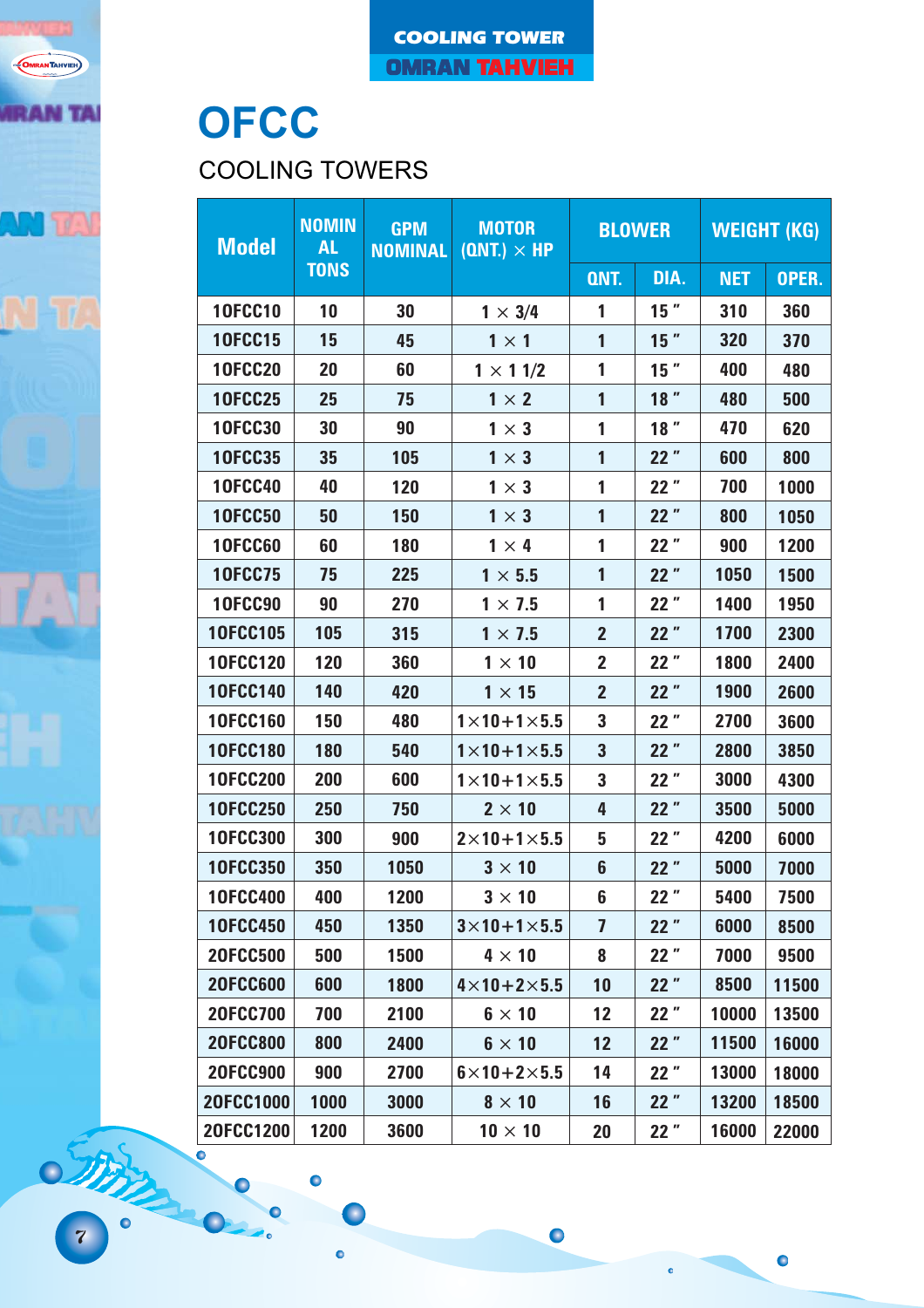

| <b>MODEL</b>    |                            | <b>DIMENSIONS &amp; SIZES</b> |      |                            |                                    |                  |                               |                |                  |  |  |  |
|-----------------|----------------------------|-------------------------------|------|----------------------------|------------------------------------|------------------|-------------------------------|----------------|------------------|--|--|--|
|                 | <b>LENGHT WIDTH HEIGHT</b> |                               |      | $NO. \times ANO. \times B$ |                                    | NO. $\times$ C   | NO. $\times$ D NO. $\times$ E |                | $NO. \times O$   |  |  |  |
| <b>10FCC10</b>  | 500                        | 950                           | 2000 |                            | $1 \times 1/2$ " $1 \times 1/2$ "  | $1 \times 1/2$ " | $1 \times 3/4$ "              | $1 \times 2$ " | $1 \times 1/2$ " |  |  |  |
| <b>10FCC15</b>  | 750                        | 950                           | 2000 |                            | $1 \times 1/2$ "  $1 \times 1/2$ " | $1 \times 1/2$ " | $1 \times 3/4$ "              | $1 \times 2$ " | $1 \times 1/2$ " |  |  |  |
| <b>10FCC20</b>  | 950                        | 950                           | 2000 | $1 \times 2$ "             | $1 \times 2$ "                     | $1 \times 1/2$ " | $1 \times 3/4$ "              | $1 \times 2$ " | $1 \times 1/2$ " |  |  |  |
| <b>10FCC25</b>  | 950                        | 1250                          | 2000 | $1 \times 2$ "             | $1 \times 2$ "                     | $1 \times 1/2$ " | $1 \times 3/4$ "              | $1 \times 2$ " | $1 \times 1/2"$  |  |  |  |
| <b>10FCC30</b>  | 950                        | 1450                          | 2000 | $1\times3$ "               | $1\times3$ "                       | $1 \times 1/2$ " | $1 \times 1$ "                | $1 \times 2$ " | $1 \times 1/2$ " |  |  |  |
| <b>10FCC35</b>  | 950                        | 1450                          | 2700 | $1 \times 3$ "             | $1 \times 3$ "                     | $1 \times 3/4$ " | $1 \times 1$ "                | $1 \times 2$ " | $1 \times 3/4$ " |  |  |  |
| <b>10FCC40</b>  | 950                        | 1500                          | 3000 | $1 \times 3$ "             | $1 \times 3$ "                     | $1 \times 3/4$ " | $1 \times 1$ "                | $1 \times 2$ " | $1 \times 3/4$ " |  |  |  |
| <b>10FCC50</b>  | 950                        | 1750                          | 3000 | $1\times3$ "               | $1 \times 3$ "                     | $1 \times 3/4$ " | $1 \times 1$ "                | $1 \times 2$ " | $1 \times 3/4$ " |  |  |  |
| <b>10FCC60</b>  | 950                        | 1950                          | 3000 | $1 \times 4$ "             | $1 \times 4$ "                     | $1 \times 3/4$ " | $1 \times 1$ "                | $1 \times 2$ " | $1 \times 3/4$ " |  |  |  |
| <b>10FCC75</b>  | 1200                       | 1950                          | 3000 | $1 \times 4$ "             | $1 \times 4$ "                     | $1 \times 1$ "   | $1 \times 1$ "                | $1 \times 2$ " | $1 \times 1$ "   |  |  |  |
| <b>10FCC90</b>  | 1750                       | 1950                          | 3000 | $1 \times 4$ "             | $1 \times 4$ "                     | $1 \times 1$ "   | $1 \times 1$ "                | $1 \times 2$ " | $1 \times 1$ "   |  |  |  |
| <b>10FCC105</b> | 1900                       | 1950                          | 3000 | $3\times3$ "               | $1 \times 4$ "                     | $1 \times 1$ "   | $1 \times 1$ "                | $1 \times 2$ " | $1 \times 1$ "   |  |  |  |
| 10FCC120        | 1950                       | 1950                          | 3000 | $3\times3$ "               | $1 \times 5$ "                     | $1 \times 1$ "   | $1 \times 1$ "                | $1 \times 2$ " | $1 \times 1$ "   |  |  |  |
| 10FCC140        | 2150                       | 1950                          | 3000 | $4\times3$ "               | $1\times5$ "                       | $1 \times 1$ "   | $1 \times 1$ "                | $1 \times 2$ " | $1 \times 1$ "   |  |  |  |
| 10FCC160        | 2950                       | 1950                          | 3000 | $4\times3$ "               | $2\times 4$ "                      | $2\times1"$      | $2\times1$ "                  | $2\times2$ "   | $2\times1"$      |  |  |  |
| <b>10FCC180</b> | 3000                       | 1950                          | 3000 | $5 \times 3"$              | $2\times 4$ "                      | $2\times1$ "     | $2\times1$ "                  | $2\times2$ "   | $2\times1"$      |  |  |  |
| <b>10FCC200</b> | 3350                       | 1950                          | 3000 | $5\times3$ "               | $3\times4$ "                       | $2\times1"$      | $2\times1$ "                  | $2\times2$ "   | $2\times1$ "     |  |  |  |
| <b>10FCC250</b> | 3950                       | 1950                          | 3000 | $6\times3"$                | $3\times 4$ "                      | $2\times1"$      | $3\times1$ "                  | $2\times2$ "   | $2\times1"$      |  |  |  |
| 10FCC300        | 4950                       | 1950                          | 3000 | $7\times3$ "               | $3\times5$ "                       | $2\times1"$      | $3\times1$ "                  | $2\times2$ "   | $2\times1"$      |  |  |  |
| <b>10FCC350</b> | 5950                       | 1950                          | 3000 | $8\times3$ "               | $3\times5$ "                       | $2\times1"$      | $3\times1$ "                  | $2\times2$ "   | $2\times1"$      |  |  |  |
| <b>10FCC400</b> | 6800                       | 1950                          | 3000 | $10\times3"$               | $4\times5"$                        | $2\times1"$      | $4\times1"$                   | $2\times2$ "   | $2\times1"$      |  |  |  |
| <b>10FCC450</b> | 7400                       | 1950                          | 3000 | $12\times3"$               | $4\times5$ "                       | $2\times1"$      | $4\times1"$                   | $2\times2$ "   | $2\times1"$      |  |  |  |
| <b>20FCC500</b> | 3950                       | 3800                          | 3000 | $12\times3$ "              | $4\times5$ "                       | $4 \times 1$ "   | $4 \times 1$ "                | $4 \times 2$ " | $4\times1"$      |  |  |  |
| <b>20FCC600</b> | 4950                       | 3800                          | 3000 | $14\times3$ "              | $4\times5$ "                       | $4 \times 1$ "   | $4\times1"$                   | $4 \times 2$ " | $4 \times 1$ "   |  |  |  |
| <b>20FCC700</b> | 5950                       | 3800                          | 3000 | $16\times3$ "              | $4\times5"$                        | $4\times1$ "     | $4\times1"$                   | $4\times2$ "   | $4\times1"$      |  |  |  |
| <b>20FCC800</b> | 6500                       | 3800                          | 3000 | $18\times3$ "              | $6\times5"$                        | $4\times1"$      | $6\times1\frac{1}{2}$         | $4\times2$ "   | $4 \times 1$ "   |  |  |  |
| <b>20FCC900</b> | 7400                       | 3800                          | 3000 | $22\times3"$               | $6\times5"$                        | $4 \times 1$ "   | $6 \times 1\frac{1}{2}$       | $4 \times 2$ " | $4 \times 1$ "   |  |  |  |
| 20FCC1000       | 8000                       | 3800                          | 3000 | $24\times3"$               | $8\times5$ "                       | $4\times1"$      | $6\times1\frac{1}{2}$         | $4\times2$ "   | $4 \times 1$ "   |  |  |  |
| 20FCC1200       | 9950                       | 3800                          | 3000 | $28\times3"$               | $8\times5$ "                       | $4\times1"$      | $6\times1\frac{1}{2}$         | $4 \times 2$ " | $4\times1"$      |  |  |  |

 $\bullet$ 

 $\bullet$ 

 $\ddot{\bullet}$ 

 $\bullet$ 

 $\bullet$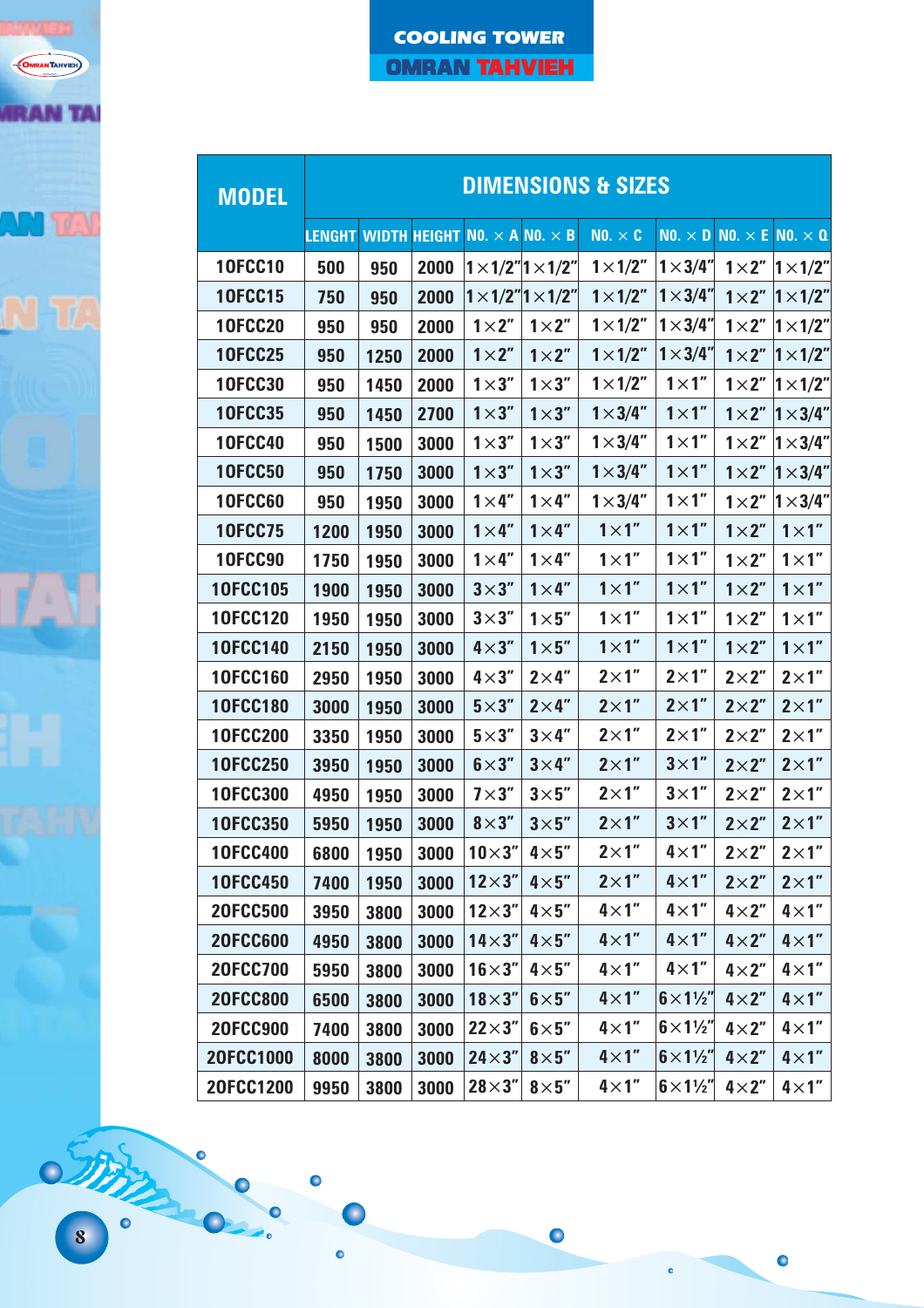



 $\bullet$ 

 $\bullet$ 

 $\ddot{\bullet}$ 

 $\bullet$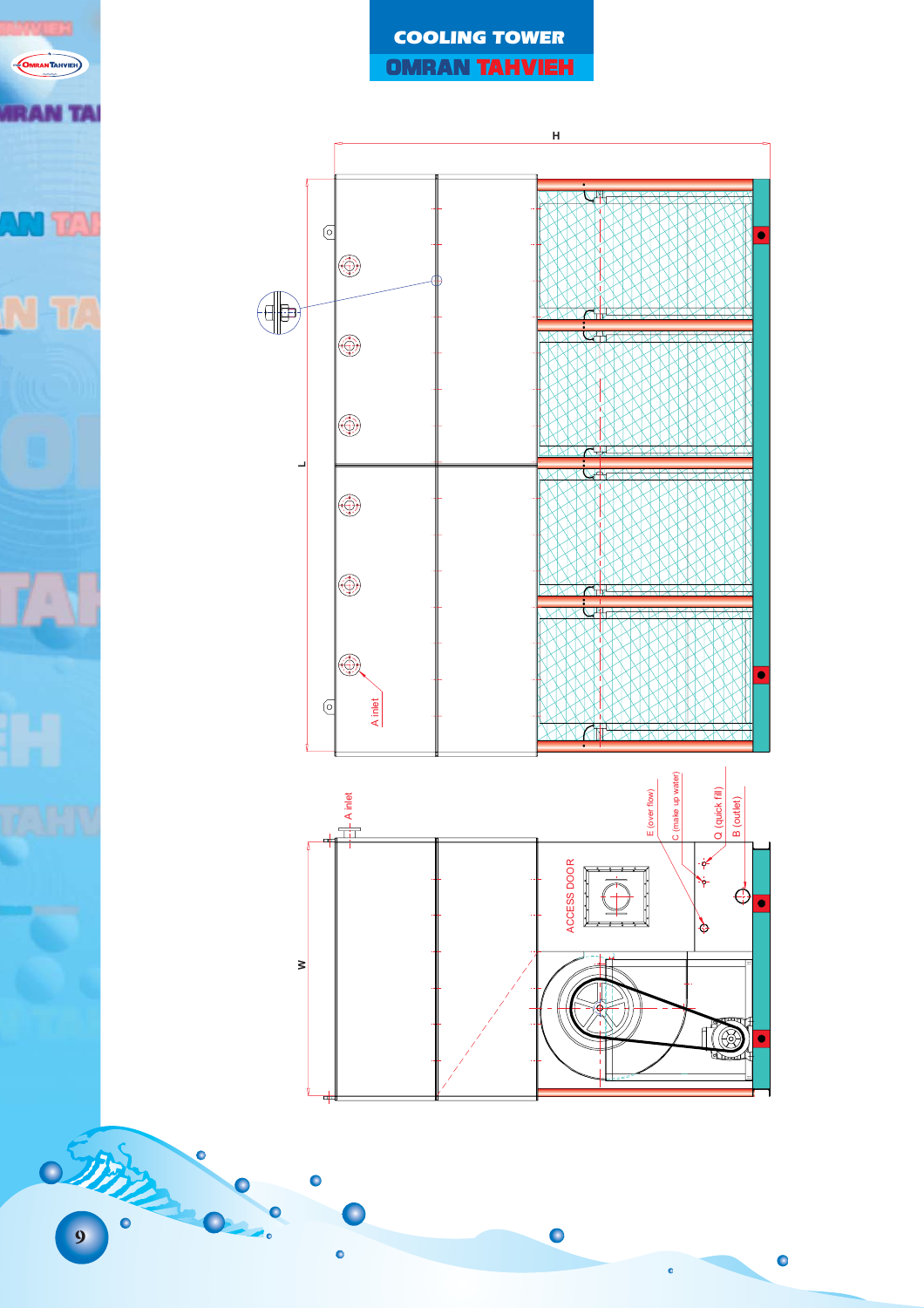

## COOLING TOWER

## **OMRAN TAHVIEH**



 $\bullet$ 

 $\ddot{\bullet}$